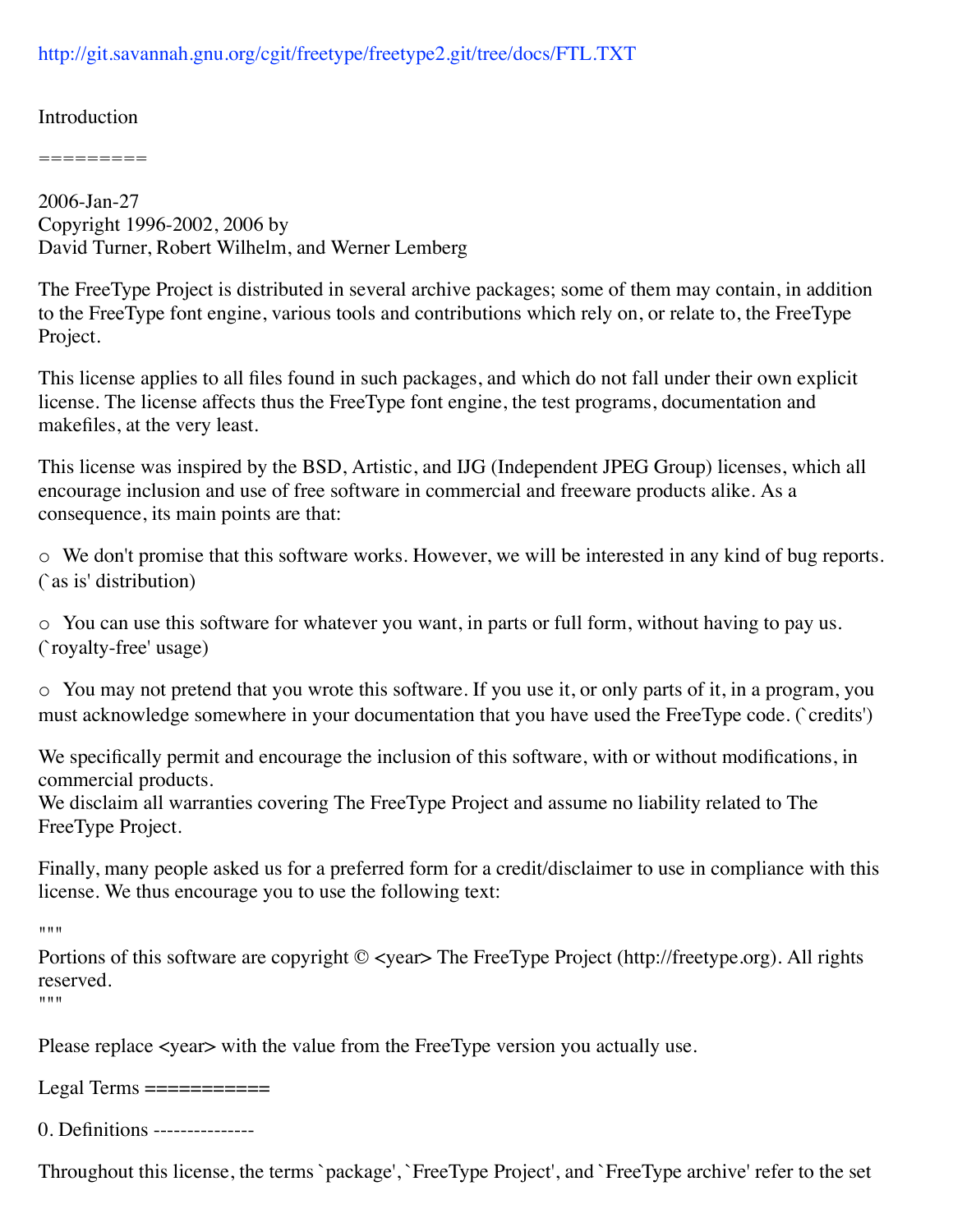of files originally distributed by the authors (David Turner, Robert Wilhelm, and Werner Lemberg) as the FreeType Project', be they named as alpha, beta or final release.

`You' refers to the licensee, or person using the project, where `using' is a generic term including compiling the project's source code as well as linking it to form a `program' or `executable'. This program is referred to as `a program using the FreeType engine'.

This license applies to all files distributed in the original FreeType Project, including all source code, binaries and documentation, unless otherwise stated in the file in its original, unmodified form as distributed in the original archive. If you are unsure whether or not a particular file is covered by this license, you must contact us to verify this.

The FreeType Project is copyright © 1996-2000 by David Turner, Robert Wilhelm, and Werner Lemberg. All rights reserved except as specified below.

• No Warranty ------------------

THE FREETYPE PROJECT IS PROVIDED `AS IS' WITHOUT WARRANTY OF ANY KIND, EITHER EXPRESS OR IMPLIED, INCLUDING, BUT NOT LIMITED TO, WARRANTIES OF MERCHANTABILITY AND FITNESS FOR A PARTICULAR PURPOSE. IN NO EVENT WILL ANY OF THE AUTHORS OR COPYRIGHT HOLDERS BE LIABLE FOR ANY DAMAGES CAUSED BY THE USE OR THE INABILITY TO USE, OF THE FREETYPE PROJECT.

## • Redistribution --------------------

This license grants a worldwide, royalty-free, perpetual and irrevocable right and license to use, execute, perform, compile, display, copy, create derivative works of, distribute and sublicense the FreeType Project (in both source and object code forms) and derivative works thereof for any purpose; and to authorize others to exercise some or all of the rights granted herein, subject to the following conditions:

o Redistribution of source code must retain this license file (`FTL.TXT') unaltered; any additions, deletions or changes to the original files must be clearly indicated in accompanying documentation. The copyright notices of the unaltered, original files must be preserved in all copies of source files.

o Redistribution in binary form must provide a disclaimer that states that the software is based in part of the work of the FreeType Team, in the distribution documentation. We also encourage you to put an URL to the FreeType web page in your documentation, though this isn't mandatory.

These conditions apply to any software derived from or based on the FreeType Project, not just the unmodified files. If you use our work, you must acknowledge us. However, no fee need be paid to us.

3. Advertising ---------------

Neither the FreeType authors and contributors nor you shall use the name of the other for commercial, advertising, or promotional purposes without specific prior written permission.

We suggest, but do not require, that you use one or more of the following phrases to refer to this software in your documentation or advertising materials: `FreeType Project', `FreeType Engine', `FreeType library', or `FreeType Distribution'.

As you have not signed this license, you are not required to accept it. However, as the FreeType Project